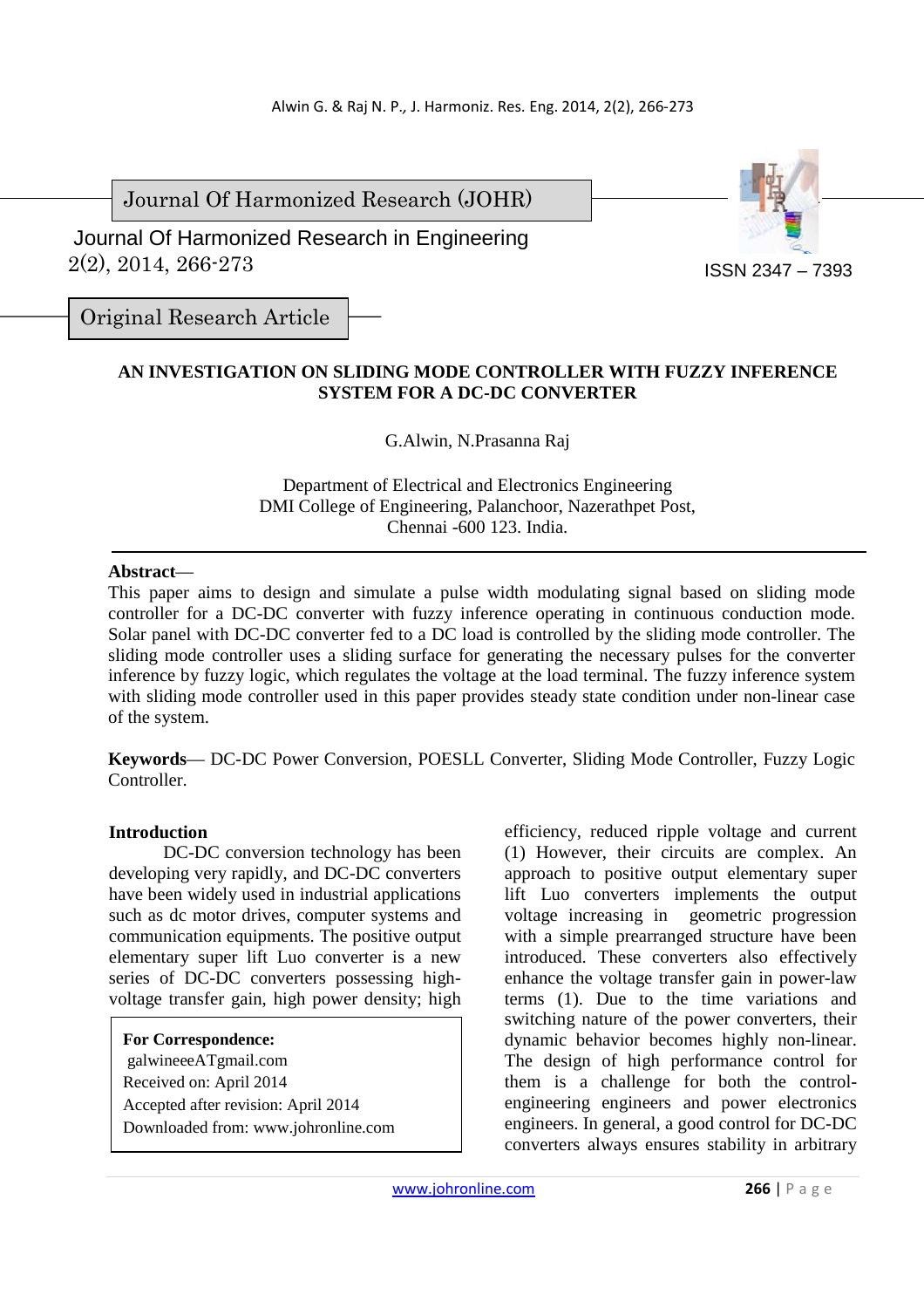operating condition. Moreover, good response in terms of rejection of load variations, input voltage variations and even parameter uncertainties is also required for a typical control scheme. The steady state and dynamic characteristics of these converters have been well (2).

 The classical linear control methods have been applied on DC-DC converters with these equations. The variable structure control which is also as sliding mode control (SMC) is habitually appropriate to DC-DC converters with any level of complexity. The sliding mode control technique offers several advantages compared to traditional control methods: stability, even for large line and load variations, robustness, good dynamic response and simple implementation. Various studies in the application of SMC for DC-DC converters have been reported in the past several decades (3)-  $(4)$ .

converter operation and smc

For the purpose of optimizing positive output elementary Super lift Luo converter dynamics, while ensuring correct operation in any working condition, a sliding mode controller is a more feasible approach.

Sliding mode control has been presented as a good alternative to the control of switching power converters [5], [11]-[12]. The main advantage over the classical control schemes is its insusceptibility to system parameter variations that leads to invariant dynamics and steady-state response in the ideal case.

Circuit Description and Operation

The positive output elementary super lift Luo converter is shown in Fig. 1. It includes dc supply voltage Vin capacitors C1and C2 inductor L1, power switch (n-channel) S. freewheeling diodes D1and D2 and load resistance R.

The principle of the sliding mode controller is to make the capacitor voltages VC1and VC2 follow as faithfully as possible capacitor voltage references.

In the description of the converter operation, it is assumed that all the components are ideal and also the positive output elementary super lift Luo converter operates in a continuous conduction mode. Fig. 2 and Fig. 3 illustrate the modes of operation of the converter [1].



**Fig.1.**Positive output Elementary Super Lift Luo Converter

In Fig. 2 when the switch S is closed, voltage across capacitor C1 is charged to  $V_{in}$ . The current  $iL_1$  flowing through inductor  $L_1$ increases with voltage  $V_{in}$ .



### **Fig.2.** Mode 1 operation

In Fig. 3 when the switch S is closed, decreases with Voltage (Vo-  $2V_{in}$ ). Therefore, the ripple of the inductor current  $iL_1$ .

$$
\Delta_{iL1} = \frac{V_{in}}{L_1} dT = \frac{V_O - 2V_{in}}{L_1} dT
$$

$$
V_O = \frac{2 - d}{1 - d} V_{in} \tag{1}
$$

The voltage transfer gain is

$$
G = \frac{V_o}{V_{in}} = \frac{2 - d}{1 - d} \tag{2}
$$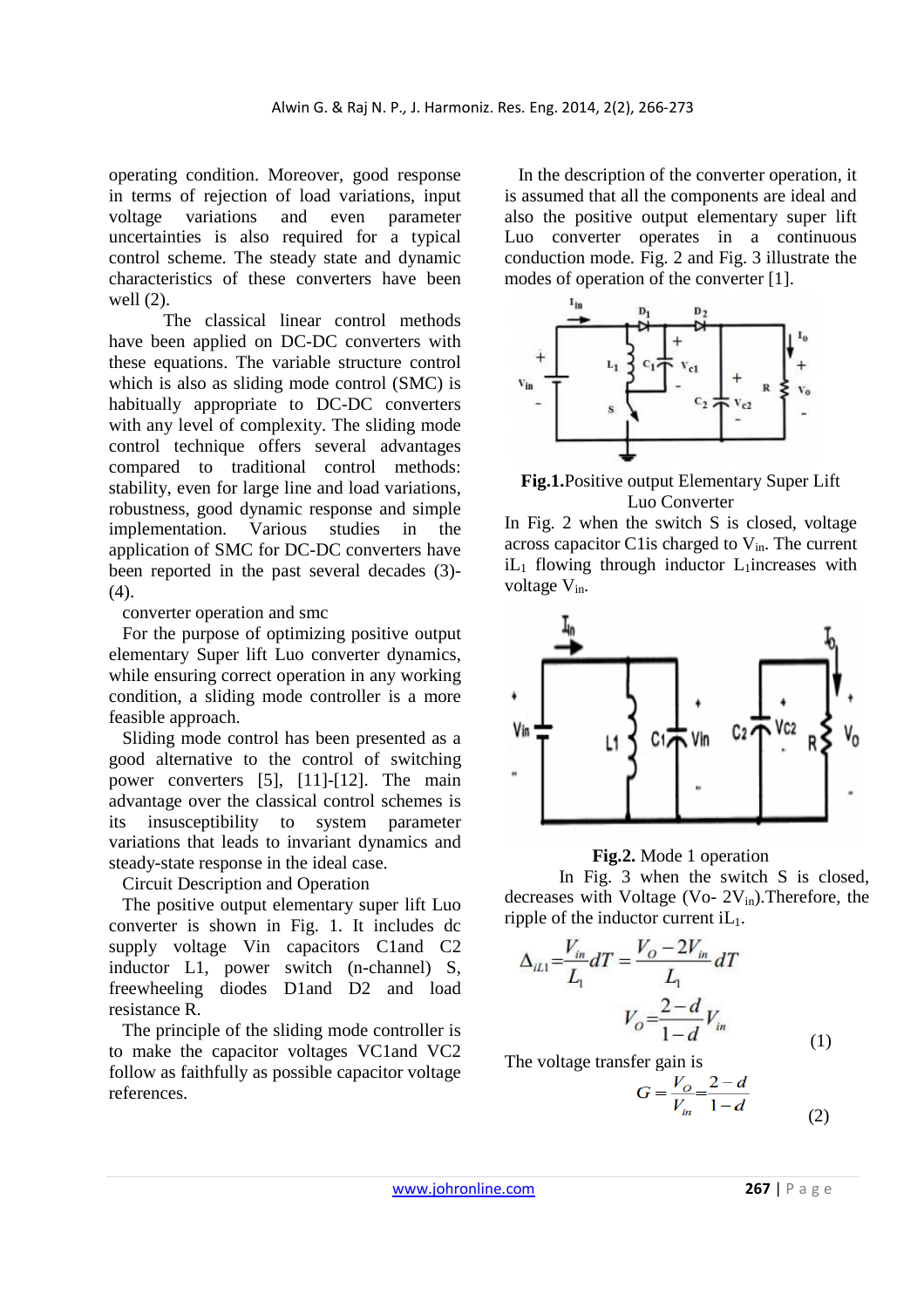

**Fig.3**.Mode 2 operation.

The input current is equal to  $(iL_1 + iC_1)$ during switching on and only equal to  $iL_1$  during switching-off. Capacitor current  $iC_1$  is equal to iL1during switching-off. In steady state, the average charges across capacitor C1 should not change.

$$
\begin{aligned}\ni_{in-off} &= i_{L1-off} = i_{C1-off} \, , \, i_{in-on} = i_{L1-on} + i_{C1-on} \\
dT i_{C1-on} &= (1-d)Ti_{C1-off} \end{aligned} \tag{3}
$$

If inductance  $L_1$  is large enough, i $L_1$  is nearly equal to its average current  $iL_1$ . Therefore

$$
i_{in-off} = i_{L1} = i_{C1-off} , i_{in-on} = i_{L1} + \frac{1 - d}{d} \frac{i_{L1}}{d}
$$

$$
i_{C1-on} = \frac{(1 - d)}{d} i_{L1}
$$
(4)

and average input current

$$
I_{in} = di_{in-on} + (1-d)i_{in-off} = i_{L1} + (1-d)i_{L1} = (2-d)i_{L1}
$$
\n
$$
\frac{V_{in}}{I_{in}} = \left(\frac{(1-d)}{(2-d)}\right)^2 \frac{V_{o}}{I_{o}} = \left(\frac{(1-d)}{(2-d)}\right)^2 R
$$
\n(6)

The variation ratio of inductor current is

$$
\xi = \frac{\Delta_{u_{1/2}}}{i_{L1}} = \frac{d(2-d)TV_{in}}{2L_1I_{in}} = \frac{d(1-d)^2}{2(2-d)} \frac{R}{fL_1}
$$
(7)

The ripple voltage of output voltage is

$$
\Delta_{\nu o} = \frac{\Delta Q}{C_2} = \frac{I_o (1 - d) T}{C_2} = \frac{(1 - d)}{f C_2} \frac{V_o}{R}
$$
\n(8)

Therefore, the variation of output voltage is

$$
\xi = \frac{\Delta_{vo}/2}{V_o} = \frac{(1-d)}{2RfC_2}
$$
 (9)

The state-space modeling of the equivalent circuit of (POESLLC) with state variables  $iL_1$ ,  $V_{C1}$  and  $V_{C2}$  is given by

$$
\begin{bmatrix} \frac{di_{L1}}{dt} \\ \frac{dV_{C1}}{dt} \\ \frac{dV_{C2}}{dt} \end{bmatrix} = \begin{bmatrix} \frac{1}{R_{m}L_{1}} & -\frac{1}{L_{1}} & -\frac{1}{L_{1}} \\ \frac{1}{C_{1}} & 0 & 0 \\ \frac{1}{C_{2}} & 0 & -\frac{1}{RC_{2}} \end{bmatrix} \begin{bmatrix} i_{L1} \\ V_{C1} \\ V_{C2} \end{bmatrix} + \begin{bmatrix} \frac{V_{C1} + V_{C2}}{L_{1}} & V_{L2} \\ -\frac{2i_{L1}}{C_{1}} - \frac{V_{C1}}{R_{m}C_{1}} + \frac{V_{L1}}{R_{m}C_{1}} \\ -\frac{i_{L1}}{C_{2}} \end{bmatrix} \gamma + \begin{bmatrix} \frac{V_{m1}}{L_{1}} \\ 0 \\ 0 \end{bmatrix}
$$
  

$$
V = AV + B\gamma + C \qquad (10)
$$

Where  $R_{in}$  is internal resistance source which is not shown in the circuit but it is very small value,  $γ$  is the status of the switches;  $υ$  and  $ύ$  are the vectors of the state variables  $(iL_1, V_{C1}, V_{C2})$ and their derivatives respectively.

### **Sliding Mode Controller**

When good transient response of the output voltage is needed, a sliding surface equation in the state space, expressed by a linear arrangement of state - variable errors εi, the system response is determined by the circuit parameters and coefficients K1, K2 and K3. With a proper selection of these coefficients in any operating condition, high control robustness, steadiness and fast response can be achieved [7].

In theory, the sliding mode control requires sensing of all state variables and generation of suitable references for each of them. However, the inductor current reference is difficult to evaluate since that generally depends on load power demand supply voltage, and load voltage. To overcome this problem in implementation, the state variable error for the inductor current  $(iL_1-iL_{1ref})$  can be obtained from feedback variable iL1by means of a highpass filter in the assumption that their lowfrequency component is automatically adapted to actual converter operation [8].

$$
u = \begin{cases} u^+ \text{ for } S(x,t) > 0 \\ u^- \text{ for } S(x,t) < 0 \end{cases}
$$
 (11)

Thus, only the high frequency component of this variable is needed for the control. This high pass filter increases the system order and can heavily alter the converter dynamics. In order to avoid this problem, the cutoff frequency of the high-pass filter must be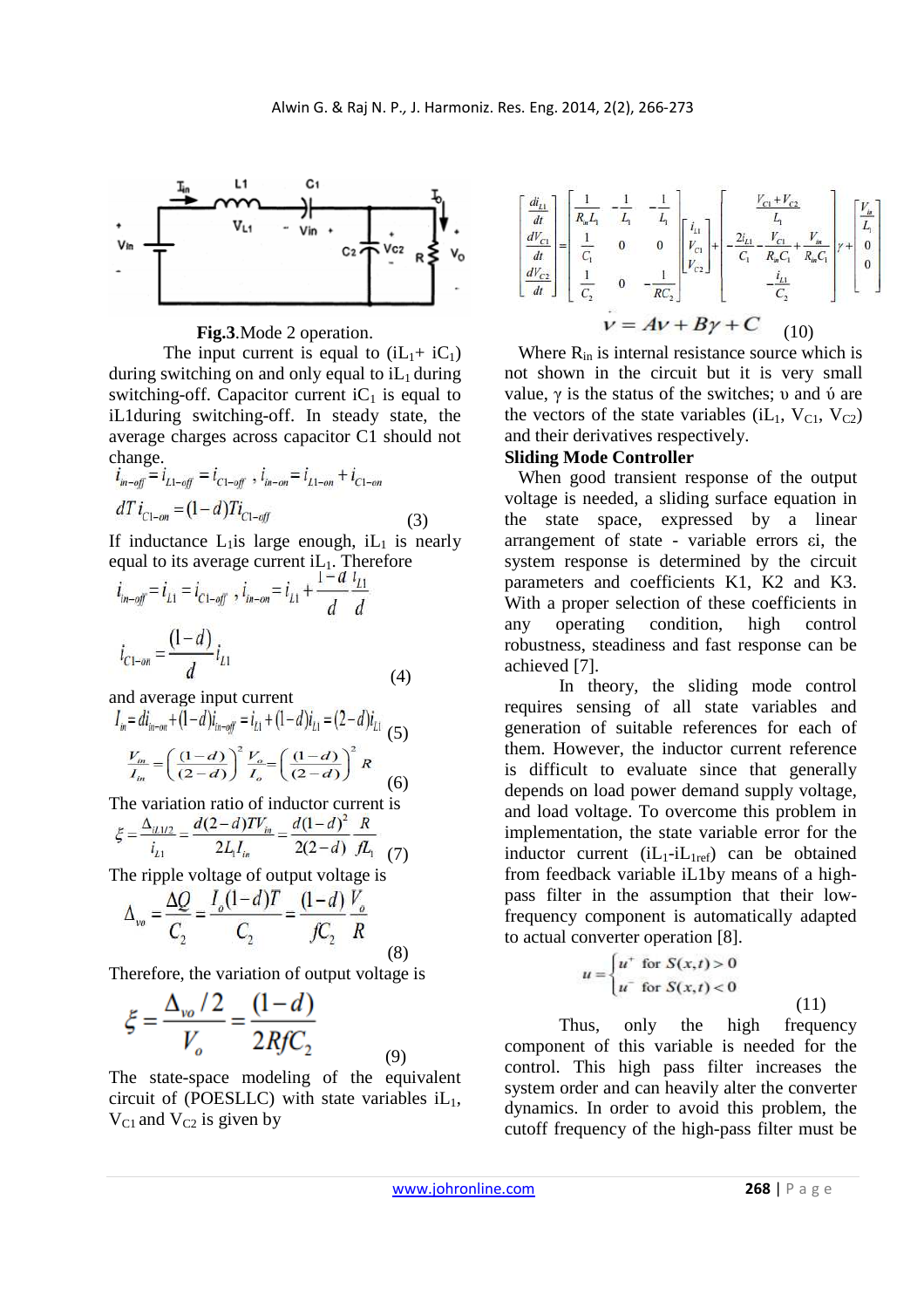suitably lesser than the switching frequency to pass the ripple at the switching frequency, but high enough to allow a fast converter response.

The fundamental idea of SM control is to design first a sliding surface in state space and then the second is to design a control law direct the system state trajectory starting from any arbitrary initial state to reach the sliding surface in finite time, and finally it should come to a point where the system balance state exists that is in the origin point of the phase plane [9].



## **Fig.4:** Phase Plot for (a) ideal SM Control (b) actual SM control

The sliding line (when it is a two variable SM control system in two-dimensional plane) divides the phase plane into two regions. Each region is specified with a switching state and when the trajectory arrives at the system equilibrium point, the system is considered as stable.

### **Switching frequency**

In the ideal sliding mode at infinite switching frequency, state trajectories are directed toward the sliding plane and move exactly along it. A practical system cannot switch at infinite frequency. Therefore, a typical control circuit features a practical relay.



**Fig.5.**Waveform of S(X)

It is appealing to note that the switching frequency, inductor current ripple, and capacitor voltage ripple depend on the following: the control parameters, circuit parameters, reference voltage, output capacitor voltage  $V_{C2}(t)$ , and inductor current iL $_1(t)$  [10].

It is important to determine the circuit parameters and coefficients K1, K2 and K3 that agree with desirable values of maximum inductor current ripple, maximum capacitor voltage ripple, maximum switching frequency, stability and fast reaction for any operating condition

## **Fuzzy Logic Controller**

Fuzzy logic has two dissimilar meanings. In a narrow sense, fuzzy logic is a logical system, which is an extension of multi valued logic. However, in a wider sense fuzzy logic (FL) is almost synonymous with the theory of fuzzy sets, a theory which relates to classes of objects with unsharp boundaries in which membership is a matter of degree. In this perspective, fuzzy logic in its narrow sense is a branch of FL. Even in its more fine definition, fuzzy logic differs both in concept and substance from traditional multi valued reasonable systems. What might be added is that the basic concept underlying FL is that of a linguistic variable, that is, a variable whose values are words rather than numbers.

|    |   | S         |           |           |
|----|---|-----------|-----------|-----------|
|    |   |           | Z         | P         |
| S* | P | Z         | <b>PM</b> | PB        |
|    | Z | <b>NM</b> | Z         | <b>PM</b> |
|    |   | <b>NB</b> | <b>NM</b> | Z         |

#### **Fig.6**.Rule Base of FSMC

In effect, much of FL may be viewed as a methodology for computing with words rather than numbers. Although words are inherently less precise than numbers, their use is closer to human instinct. Furthermore, computing with words exploits the tolerance for imprecision and thereby lowers the cost of solution.

The FIS Editor displays information about a fuzzy inference system. To open the FIS Editor,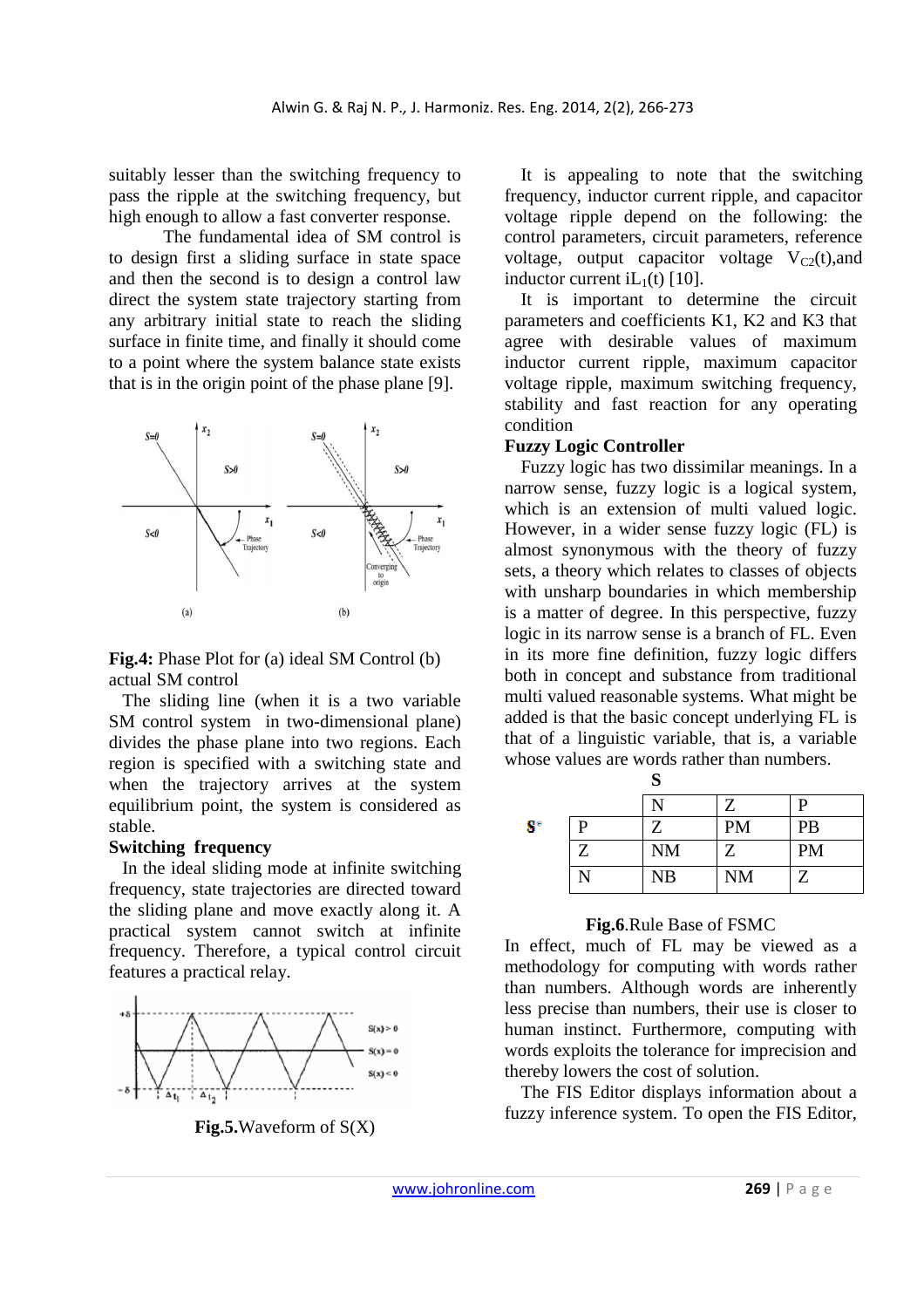type the following command at the MATLAB prompt: Build Mamdani Systems (GUI) fuzzy. The FIS Editor opens and displays a diagram of the fuzzy inference system with the names of each input variable on the left, and those of each output variable on the right. The rule base of FSMC gives the preferred characteristic feature for the performance of the converter. The converter inference with fuzzy sliding mode delivers boosted output for the load terminal.

designing and simulation results

 The system is designed for non-linear system characteristics, as the load and the internal converter parameters get altered in accordance with its performance. The performance should be of in nominal value even though the variation takes place due to the internal and external parametric changes. A converter is designed using the sliding mode controller to avail the needed output *characteristics of the system* 





 The system with sliding mode controller and fuzzy inference system is designed for the positive element super lift luo converter. The converter is designed to obtain a nominal value in all the non-linear case of the system. The converter switching frequency and the duty cycle is altered in order to obtain the converter output to be equal to the load variation without considering the internal losses that is taking place in the converter.

The sliding mode controller is designed to operate at infinite switching frequency .The infinite switching frequency is the condition that makes the sliding mode controller to operate within the sliding mode surface and the surface is defined to operate the state variables along the sliding plane. The sliding mode controller is designed to operate at infinite switching frequency which generates losses in the converter circuit .It has to be avoided so, that the converters switching frequency is predefined to perform the converter without losses. So the sliding plane is defined to perform the sliding operation and the controller operation.

# **Calculation of vc2**

The output voltage is chosen to produce a variation of the duty cycle close to 0.5. The adopted value of the output voltage is 36 V which is in Table I,

A variation of the duty cycle between  $d_{min} = 0.3$ and  $d_{\text{max}} = 0.56$  is expected. Finally  $V_{\text{C2max}} =$ 36.5V.

# **Determination of Ratio K1/ L1**

Substituting  $V_{in}$ ,  $V_{C1}$  ref (max)=  $V_{C1}$ (max)and  $\delta$ = 0.3 one obtains K1/ $L_1$ =6666.67.

c*. Determination of Ratio K2/ C1 and K3/ C<sup>2</sup>*

Taking  $iL_1ref = iL_1$  (max)= 2.353 A, one obtains  $1208 < K2/C<sub>1</sub> < 248433$  and  $1208 < K3/$  $C_2$  <248433.

There are some degrees of self-determination in choosing the ratio K2/ C1and K3/ C2. In this controller, the ratio K2/ C1and K3/ C2 is a tuning parameter. It is recommendable to choose the ratio K2/ C1 and K3/ C2 to agree with required levels of stability and response speed. The ratio K2/ C1 and K3/ C2 is chosen by iterative procedure (i.e the ratio is modified until the transient response is satisfactory), and it is verified by simulation. The final adopted value is, K2/ C1 and K3/ C2=7248..

 *D*. Calculation of L1

 The utmost inductor current ripple is chosen to be equal to 15 % maximum inductor current, and  $L_1$ = 100  $\mu$ H which is obtained.

 *E*. Calculation of C1and C2

The maximum capacitor ripple voltage  $\Delta V\rm{C}_{1max}$  and  $\Delta V\rm{C}_{2max}$  is chosen to be equal to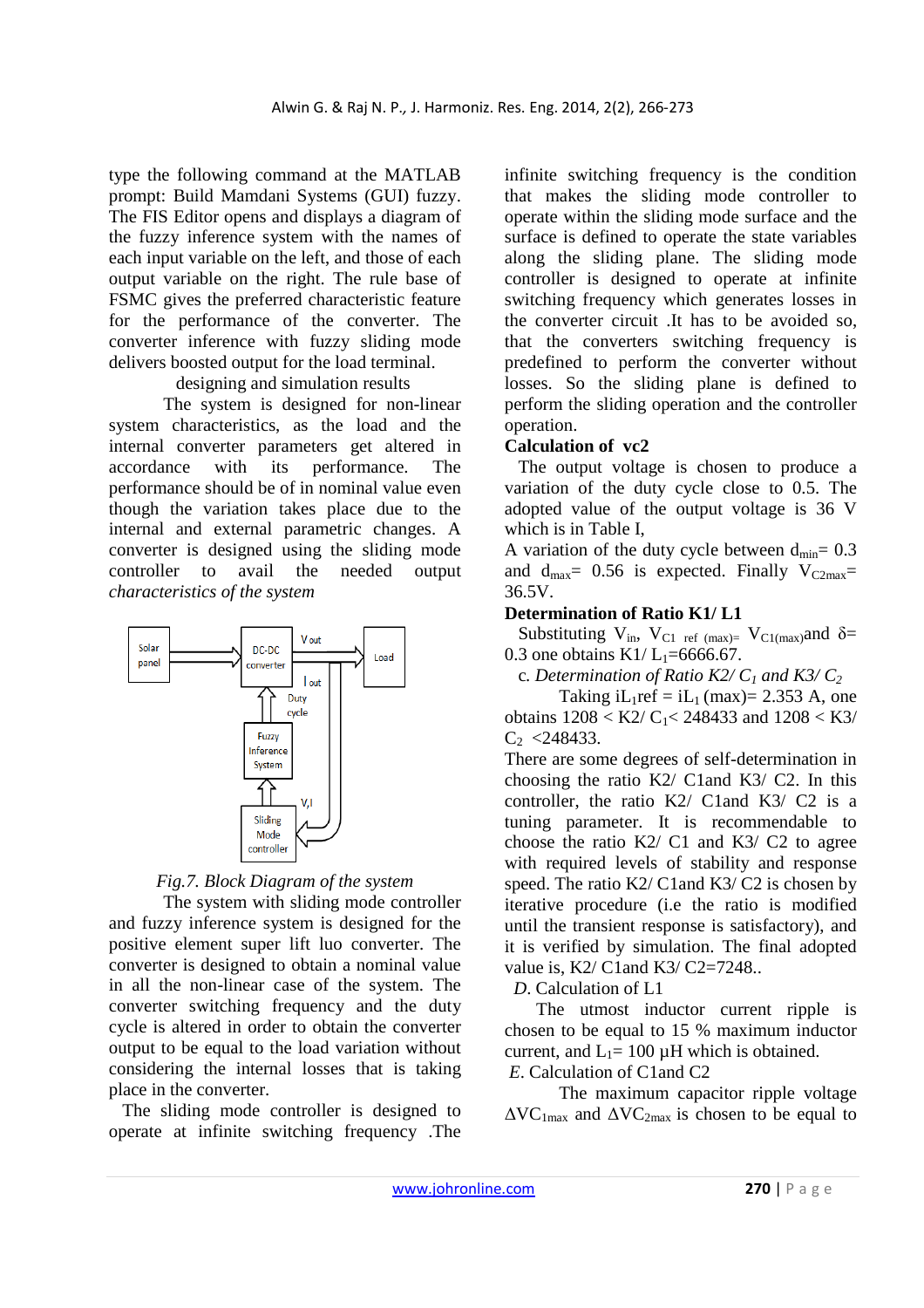0.5 % maximum capacitors voltage, and  $C_1 = C_2$  $= 30 \mu$ F which is obtained.

*F*. Values of the coefficients K1, K2 and K3

 Having decided on the values of the ratio K1/L1and inductor, the value of K1 is unswervingly obtained (K1=0.667). Similarly the K2 = K3 =  $0.217$  is computed using the ratio K2/  $C_1$  and K3/  $C_2$  and the  $C_1$ ,  $C_2$ .

The variable error of  $iL_1$  and  $VC_1$ ,  $VC<sub>2</sub>near zero.$  The system response is determined by the circuit parameters and coefficients K1, K2 and K3. With a proper selection of these coefficients in any operating condition, high control sturdiness, stability, and fast response can be achieved.

The system is simulated using the MAT Lab software. The software provides the necessary tool boxes to perform the task. The DC-DC converter used in this paper is designed using the MAT Lab software.

The design process involves analysis of the circuit in accordance with the variation and the changes happening in the converter circuit due to the conventional load variation and internal circuit changes

The simulation of the system with a sliding mode controller has been simulated and the converter is designed for the load variation and the internal parameter variation.

| S.NO | LABELS  | <b>SPECIFICATION</b> |
|------|---------|----------------------|
|      |         | $1500*10^{\circ}$ -6 |
| 2    | $C_1$   | $100*10^{\circ}$ -6  |
| 3.   | $C_{2}$ | $100*10^{\circ}$ -6  |

| TABLE I.                         |  |
|----------------------------------|--|
| CVCTEM DAD AMETER CRECIEICATIONS |  |

 The system has the parameters like capacitor, inductor, diode and Mosfet and a load resistor. The positive element super lift luo converter is designed with a sliding mode controller.The simulation shows the improved output from the given input value. The simulation is performed as such in closed loop for the non-linear uncertainties of the system.



**Fig.8**. Simulation Model of FSMC with Positive Output Super Lift Luo Converter.

 The Sliding mode controller is insensitive to parameter variations and External Disturbances. The nature of the controller is to ideally operate at an infinite switching frequency. The Sliding Mode Controller provides a systematic approach to the problem of maintaining stability. The non-linear characteristic of the system is adjusted by the use of the sliding mode controller. The system or a converter with uncertainties due to the converter and the external load variations causes problem. This has been adjusted to maintain at a nominal value whatever may be the system variation.

The sliding mode controller has been proposed to perform the variation alteration to a nominal value by the phase trajectory specification and making it approach to the error zero. The sliding surface is defined to perform the state variables approach to zero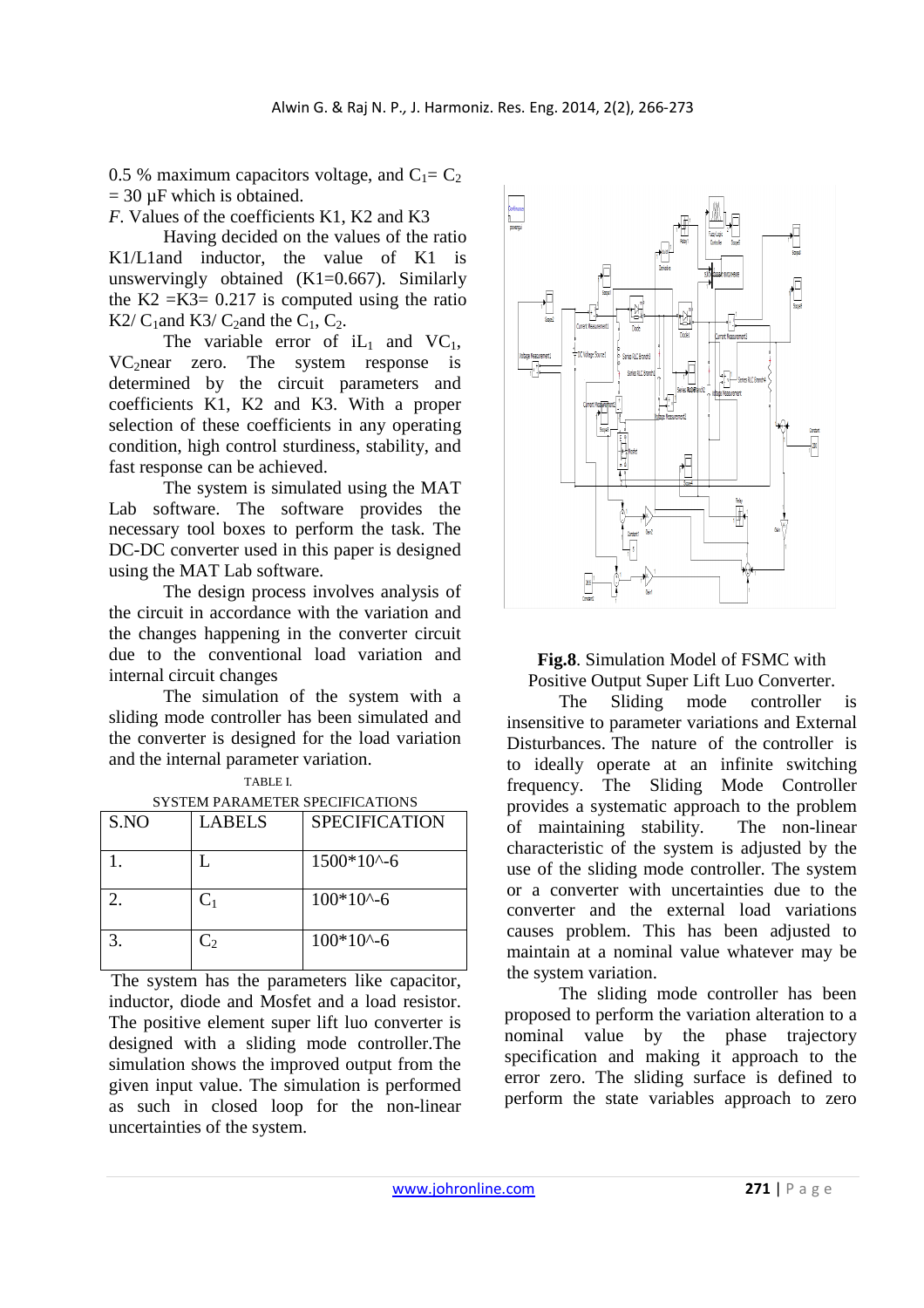state using the state variable trajectory to approach to the terminate state.



# **Fig.10**.Output Voltage

 The input of the converter is said to be at 36 V and is shown in fig.10. The converter is designed to adjust the output of the voltage to the nominal value of the load. The converter is designed to tackle the converter uncertainties and losses present in it .The converter variation is made to handle the output voltage.

The sliding mode controller is used to perform the closed loop operation in any nonlinear condition. Even though, the system suffers losses from the converter losses and the system suffers from the non-linear load variations. The output of the system gets stabilized in all system non-linear variations .Thus, the load is met with a nominal stable value in all conditions.

The output from the converter is obtained by the closed loop operation of the controller. The reference value is given as input to the controller. And for the respective given reference value the output gets altered and the load is supplied with its required nominal voltage.

## **Hardware Designing**

The hardware for the POESLLC is designed using IN4001 Diode, IRF840 Mosfet with the capacitor and Inductor values given as per the Table .I Specifications. A Microcontroller with the Sliding Mode and Fuzzy inference System coding is embedded into it which generates the gate pulses for the Mosfet to perform the boost operation. The Output obtained from it is of the voltage range 50 v.



**Fig.11.** Hardware Circuit

The load variation uncertainties is taken as feedback to the controller and the controller performs the error correction, Which turn produces the necessary pulse turn ON signals to the gate terminal of the Mosfet and thereby obtains a stable output from the converter.

## **Conclusion**

The positive output elementary super lift Luo converter (POESLLC) performs the voltage conversion from positive source voltage to positive load voltage. Due to the time variations and switching nature of the power converters, their dynamic behavior becomes highly nonlinear. This paper has successfully demonstrated the design, analysis, and suitability of Fuzzy Logic based sliding mode controlled positive output elementary super lift Luo converter. The simulation based performance analysis of a Fuzzy Logic based sliding mode controlled positive output elementary super lift Luo converter circuit has been presented along with its state space averaged model. The Fuzzy Logic based SMC scheme has proved to be robust and its triumph has been validated with load and line regulations and also with circuit components variations. The positive output elementary super lift Luo converter with FSMC thus claims its use in applications such as computer peripheral equipment, switch mode power supply and industrial applications, especially for high voltage projects etc.